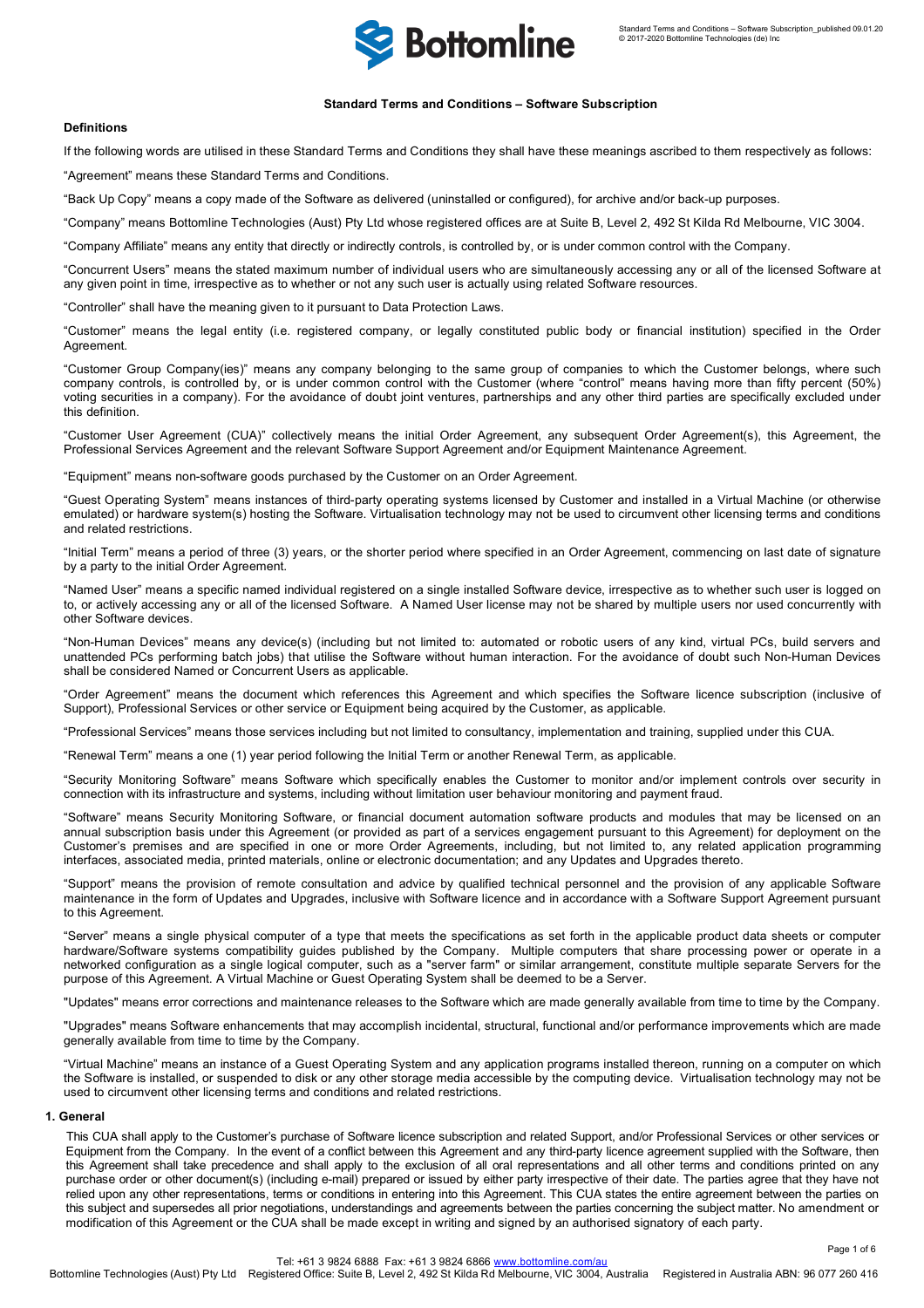

### **2. Prices**

- 2.1. All prices are exclusive of value added tax and any other applicable taxes or duty. Charges shall be made for any taxes, duties or levies which the Company is required by law to collect and any withholding tax will be for the Customer's account unless and until such time that Company is able to reclaim such tax.
- 2.2 If the Company arranges or undertakes the carriage, freight, insurance and other transport costs beyond its premises, such reasonable costs shall be for the Customer's account and shall in any event not affect the passing of title in the Equipment and/or Software licence.
- 2.3 Prices quoted are in Pounds Sterling unless otherwise agreed and stated within the CUA or an Order Agreement.
- 2.4 Prices are subject to annual alteration and shall, unless specified otherwise in an Order Agreement, be at the Company's standard rates in effect at the commencement of the annual period for which the Customer is acquiring Software subscription and/or Support, provided that the Customer is given prior written notice of any annual alteration to prices.

#### **3. Invoicing and Payment**

- 3.1 Company shall, upon Software shipment (as defined in clause 4.1) and annually thereafter (unless this CUA is terminated in accordance with clause 17), raise an invoice for all one-time Equipment fees and annual Equipment Maintenance (if any) and Software subscription licence fees (inclusive of annual Software Support) set out in the applicable Order Agreement(s).
- 3.2 Professional Services or other services shall be charged at the rate(s) specified in an Order Agreement and will be invoiced as delivered, or as staged within an Order Agreement (unless specified therein as being an annual fee in which case such annual fees shall be invoiced annually in advance, commencing on the date that the Company signed the relevant Order Agreement), unless terminated in accordance with Clause 17. When deliveries are spread over a period of time each consignment will be invoiced as despatched and treated as a separate account and payable accordingly.
- 3.3 Payment of all invoices shall be due within thirty (30) days of date of invoice. If payment is delayed for more than thirty (30) days and the Customer has not raised a reasonable dispute in writing regarding the amounts invoiced, Customer agrees to pay interest at a rate of 2% per annum over the Reserve Bank of Australia base rate from the date payment was first due until payment is received in full. Where non-payment persists the Company may at its sole option and subject to the provisions of clause 17.2 (i) give notice to terminate this CUA for material breach and upon termination the Customer shall immediately cease all access to and use of the Software. Such termination shall not relieve the Customer of their payment obligations hereunder.

#### **4. Carriage**

- 4.1 All Software and any Equipment shall be shipped to the premises as indicated on the Order Agreement by electronic means wherever available. Physical media will be shipped only where specifically requested on the Order Agreement, or where electronic means are unavailable. Risk in the Equipment and/or Software shall pass when they leave the Company's premises.
- 4.2 The dates for delivery of the Equipment and/or Software and any Professional Services are approximate only and time is specifically not of the essence of the CUA. The Company will not be liable in any circumstances for the consequences of any delay in delivery or failure to deliver the Equipment and/or Software or any Support or Professional Services. If for any reason the Customer is unable to accept delivery of the Equipment and/or Software when they are due and ready for delivery, the Company may store the Equipment and/or Software at the Customer's risk and the Customer shall be liable to the Company to pay the reasonable costs of such storage and related insurance.

### **5. Security Interest**

- 5.1 Company retains a security interest in all Equipment and Software licences. All intellectual property rights in the Software remain vested with the Company and no intellectual property rights to any Software are transferred to Customer.
- 5.2 Until all Equipment is paid for in full, Customer shall:
	- 5.2.1 not remove the Equipment supplied hereunder or allow it to be removed from the address to which it was delivered; and
	- 5.2.2 keep the Equipment in good condition and complete; and
	- 5.2.3 not allow the Equipment to become the subject of any charge or lien whether by operation of law or otherwise.

### **6. Ownership**

6.1 Customer acknowledges that the Software is licensed on a temporary subscription basis, is not sold and that all copyrights, patents, trade secrets and other rights, title and interest therein in whole or in part and all copies thereof, are the sole and exclusive property of the Company or its related entities or third party licensors. Customer shall gain no right, title or interest in the Software by virtue of this CUA other than the nonexclusive right of use granted herein. Without limiting the foregoing, Customer specifically acknowledges Company's exclusive rights to ownership in any copy, modification, translation, enhancement, adaptation, or derivation of the Software.

#### **7. Licence and Use**

- 7.1 Subject to the terms and conditions contained in this Agreement and Customer's payment of applicable Software subscription fees under this CUA, the Company hereby grants to the Customer a non-exclusive, non-transferable, revocable licence, without rights to sublicense, to use the Software for the purpose as set forth in the applicable documentation for so long as this CUA remains in force; and according to the licence restrictions set forth in the related Order Agreement(s) and in accordance with this Clause 7.Customer acknowledges and agrees that the Software licensed under this Agreement shall only be accessed and used by the Customer.
	- 7.1.1 Unless explicitly stated otherwise in the Order Agreement, the licence includes the right to install one production copy of the applicable Software products, and any additional copies shall incur an additional subscription fee.
	- 7.1.2 The Customer may make up to three (3) Back Up Copies of the Software. Back Up Copies may not be utilised for live and/or Test purposes over and above the Software license(s) granted hereunder.
	- 7.1.3 Customer will not otherwise copy, translate, modify, adapt, decompile, disassemble or reverse engineer the Software, except only when and to the limited extent that applicable law expressly permits such activity, irrespective of the limitations contained herein.
- 7.2 The Customer may use the Software to process on behalf of Customer Group Companies, but shall not permit access to or use of the Software by any Customer Group Company, affiliated legal entities or third parties.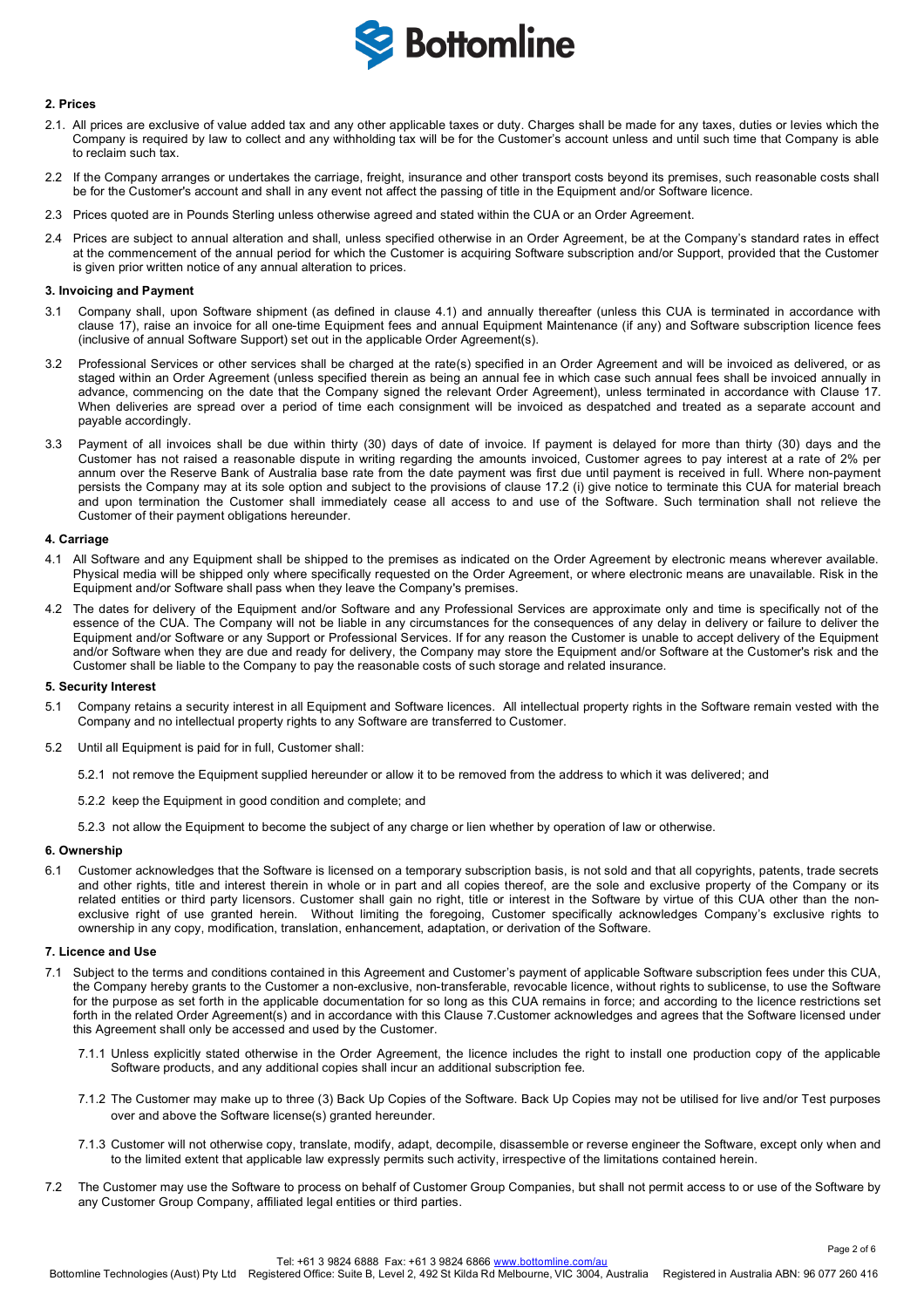

- 7.2.1 Notwithstanding the provisions of clause 7.2 above, where the Customer has licenced the Company's Transform® and/or PrecisionForms™ Software then the Customer may permit access to and use of the Software by Customer Group Companies, but not by any affiliated legal entities or other third parties.
- 7.1 Additional licence parameters dependent upon which Software product is licensed in accordance with the Company's then current price list and specified in an Order Agreement are as follows:

7.3.1 The specified number of Named Users.

- 7.3.2 The specified number of Concurrent users.
- 7.3.3 The specified quantity and unit of measure.
- 7.3.4 Where no specific licence parameter is specified in the Order Agreement then each Software subscription component shall be deemed licensed by the quantity Indicated therein.
- 7.4 **Disaster Recovery Licence ("DR")** means the Software may only be used by the Customer to provide redundancy for the Customer's live or other environments, including but not limited to dedicated powered up, or non-powered up disaster recovery solutions. A Disaster Recovery Licence must be purchased for each separate Software environment used by the Customer to provide any form of disaster recovery; and may only be used in connection with Customer's day to day business in the event that the dedicated live, test or development Software environment becomes unavailable.
- 7.5 **Virtual Disaster Recovery Licence ("Virtual DR")** means the Customer may make one (1) copy of their installed production Software environment including configuration, on a virtual machine for the purposes of recovering the Software and configuration to a new server, in the event of production server failure only. The Customer is not permitted to deploy or use such copy in any production environment where another production environment (virtual or otherwise) is active.
- 7.6 **Test Licence ("Test")** means the Software may only be used for test, development or pre-production purposes and may not be used in connection with Customer's day to day business as a live Software environment, for disaster recovery, or other purposes. A Test Software licence must be purchased for each separate Software installation which may be used by the Customer to provide any form of test, development or preproduction environment.
- 7.7 Unless expressly stated otherwise in the Order Agreement, the Customer is responsible for procuring, supporting and maintaining all third-party software, including without limitation, the database software, specified in the documentation supplied with the Software.

### **8. Warranty**

8.1 The Company warrants that in accordance with this Agreement:

8.1.1it has title to the Software and has the right to sell the Equipment and grant the Software licence(s) purchased by the Customer.

- 8.1.2the Equipment will, on delivery
- 8.1.3the Software supplied materially conforms to and, will operate in all material respects in accordance with its standard specification; and
- 8.1.4 the services shall be provided using reasonable care and skill.
- 8.2 The Customer's sole and exclusive remedy in the event of breach of the above warranties in clauses 8.1.2, 8.1.3 and 8.1.4 is the correction of any failure by the Company to comply with such warranty provisions. Correction may comprise, at the Company's sole discretion, re-performance of the services or portion thereof, replacing, repairing or adjusting the Equipment and/or Software without charge to the Customer or refunding any relevant portion of paid fees. All remedies for any breach of the warranty provisions are available only if such breach is reported to Company in writing within ninety (90) days of shipment of the defective Equipment or Software (as defined in Clause 4.1) or in the case of Professional Services within thirty (30) days of completion of the defective services.
- 8.3 The Company shall prior to shipment use reasonable endeavours in accordance with good industry practice to deploy and update industry standard anti-virus and malware applications to detect the introduction of known computer viruses or other program codes which are likely to damage the Software or Customer systems. The Company shall notify the Customer promptly in the event that the Company becomes aware of a known computer virus or other program code or any other system or technology issue which may negatively affect the operation of the Software or the Professional Services.
- 8.4 Except as expressly provided in this Agreement all warranties, conditions, representations, indemnities and guarantees, whether express or implied, arising by law, custom, oral or written statements of the Company or its third-party licensors or otherwise (including, without limitation, any warranties of merchantability, fitness for particular purpose, or of error-free and uninterrupted use) are hereby superseded, excluded and disclaimed to the fullest extent permitted by law.
- 8.5 The warranties given by the Company in clauses 8.1, 8.2, 8.3 and 8.4 above are made only to the Customer and the Company will have no liability to any third party with respect to the Software, the Software Support and/or the Professional Services as a result of such warranties. Except as provided in this clause 8, the Company does not warrant that Security Monitoring Software will correctly detect and/or identify all security threats. The foregoing disclaimers will apply even if any warranty provided under this Agreement fails of its essential purpose.

# **9. Software Support, Equipment Maintenance, Professional Services & Pre-requisites**

- 9.1 Provision of Software Support, and Professional Services are available and provided subject to the Company's then current published relevanmt "Software Support Agreement", Equipment Maintenance Agreement and the Professional Services Agreement (all of which form part of this CUA) and copies of which are available at: https://www.bottomline.com/au/product-terms-conditions.
- 9.2 The Customer shall comply with all prerequisites notified to it from time to time in respect of the Software, including without limitation, supported versions of hardware, operating system and database management software, and the Company shall not be obliged to provide Support and maintenance for any Customer environment where such prerequisites are not in place.
- 9.3 The Customer shall not export the Software outside of the United Kingdom without the Company's prior written permission.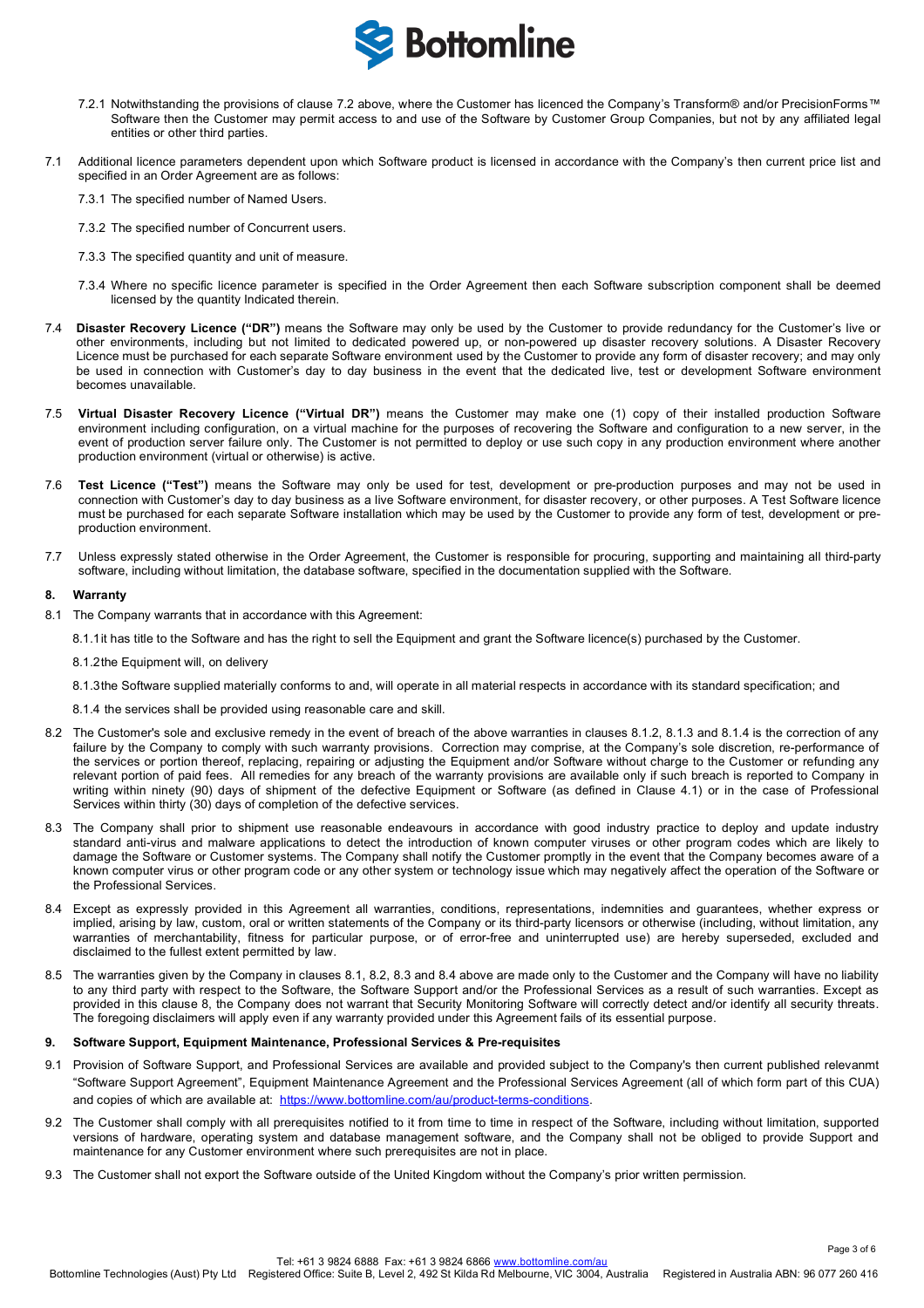

9.4 **Major Technology Changes**. In case of a major evolution or a material technology change (e.g. new communication protocol, new operating system), the Company reserves the right, at its sole discretion, to launch a new Update of the Software with an updated Software subscription fee.

#### **10. Limits of Liability**

- 10.1 Notwithstanding any other provisions in this Agreement the Company's liability to the Customer for death or injury resulting from the Company's negligence or the negligence of its employees, agents or sub-contractors shall not be limited.
- 10.2 Subject to Clause 10.4, the Company's maximum aggregate liability for any damage to the tangible property of Customer resulting from the negligence of the Company or its employees, agents or sub-contractors shall not exceed AU\$1,000,000.
- 10.3 Subject to Clause 10.4 the Company's maximum aggregate liability for any breach of its contractual obligations or any tortious act or omission, except for negligence pursuant to Clause 10.2, shall be limited to the greater of AU\$100,000 or the combined total amount paid by Customer for Software subscription, Equipment and Professional Services under the Order Agreement to which such claim relates.
- 10.4 In no event shall the Company have any liability:
	- 10.4.1 for loss of profits, goodwill, business interruption, delay or failure in provision of services, or any type of special, indirect, consequential or incidental loss or damages (including loss or damage suffered by the Customer as a result of any action brought by a third party even if the Company has been advised of the possibility of such damages); and
	- 10.4.2 (including breach of warranty) which arises solely as a result of the misuse of the Equiopment and/or Software supplied hereunder, or use thereof in combination with any equipment and/or software not approved by the Company or as a result solely of any defect or error in any equipment and/or software not supplied by the Company; and
	- 10.4.3 for any illegal or unauthorised access to or release of any Customer data from any device whatsoever connecting to the Software, including, but not limited to, any access or release of such data arising from the accessing of any Customer login credentials and/or login to Customer account(s) by malware, viruses, or worms, for malicious or criminal activities including, but not limited to, fraudulent payments or fraudulent funds transfer.
	- 10.4.4 unless the Customer shall have served notice in writing of any facts which may give rise to a claim against the Company hereunder within six years of the date it either became aware of the circumstances giving rise to a claim or the date when it ought reasonably to have become so aware.
- 10.5 The Customer acknowledges and agrees that in connection with any Security Monitoring Software licence:
	- 10.5.1 effective security threat detection and management are dependent on a multi-layered, multi-faceted combination of software and hardware components, deployed and managed in accordance with appropriate policies and procedures consistently applied. No individual element in such a system, including the Security Monitoring Software, is alone sufficient to detect and prevent all security threats.
	- 10.5.2 the Security Monitoring Software have or will have been, prior to production use, reviewed and tested by the Customer and meet the Customer's business and operational needs; and
	- 10.5.3 the allocation of liability set forth in this CUA fairly reflects the economic circumstances and risks that the parties are willing to undertake in view of the amounts paid or payable for the Security Monitoring Software specified herein.
	- 10.5.4 it shall be solely responsible for any use of the Security Monitoring Software, including any data and other output generated therefrom, and for verifying any data or output resulting from use of the Security Monitoring Software. Customer acknowledges that the quality of such data and output and the result of using the Security Monitoring Services are dependent on the data used by the Customer. The Customer further acknowledges and agrees that the Security Monitoring Services do not provide advice or recommendations for correct action, but rather solely generate output directly reflecting the data used by the Customer or arising from the Customer's use of the Security Monitoring Software.
- 10.6 The parties acknowledge and agree that neither party will be permitted to recover the same loss resulting from a claim, or series of related claims, on more than one occasion pursuant to this Agreement.

# **11. Third Party Intellectual Property Infringement**

- 11.1 The Company agrees to indemnify the Customer against all costs, claims, liabilities and expenses incurred by the Customer and which are finally determined to have been caused by any claim that any Software licensed to Customer under this Agreement infringes any patent or copyright recognised by one of the signatories to the Berne Convention including but not limited to paying for any settlement, or any damages finally awarded in any such claim or suit against the Customer ("Losses"), and subject to the Customer using its reasonable endeavours to mitigate such Losses.
- 11.2 Company's obligations under this Clause 11 shall not be effective unless the Customer notifies Company in writing of any claim or threatened or actual suit and Customer gives full control of the defence and settlement at the Company's own expense, along with Customer's commercially reasonable co-operation, to Company.
- 11.3 Company may, at its own expense: (i) procure for Customer the right to continue to use the licensed Software; (ii) make the licensed Software non-infringing; or (iii) where the options under (i) and (ii) are not available to the company on commercially reasonable terms, terminate the Software licences and refund any licence fees received from Customer for any remaining un-expired periods.
- 11.4 Company shall have no liability for any claim based on: (i) Customer's continued use after written notification, of a non-current release of the applicable licensed Software so long as a current release was made available to Customer without additional charge (subject to having purchased current Software Support); (ii) Customer's use of the licensed Software other than in accordance with the rights granted under this Agreement; (iii) Customer's combination of the licensed Software with any other equipment or software not provided by Company, where such infringement would not have occurred but for such combination; or (iv) intellectual property rights owned by Customer or any of its affiliates.
- 11.5 This Clause 11 states Customer's sole remedy and Company's exclusive liability in the event that Customer's use of any Software provided under this CUA infringes the intellectual property rights of any third party.
- 11.6 The indemnity provisions of this Clause 11 specifically do not apply to Equipment and to third party software (e.g. software which may be provided to the Customer by the Company wherein the Company is operating as a distributor for the third-party licensor of such software) and the Customer shall instead benefit from any intellectual property indemnity that may be provided by the third-party licensor, to the Company. Company warrants that to the best of its knowledge, the Customer's use of Equipment and of third party software, if any, that it supplies in accordance with the terms of this CUA will not infringe the intellectual property rights of any third party.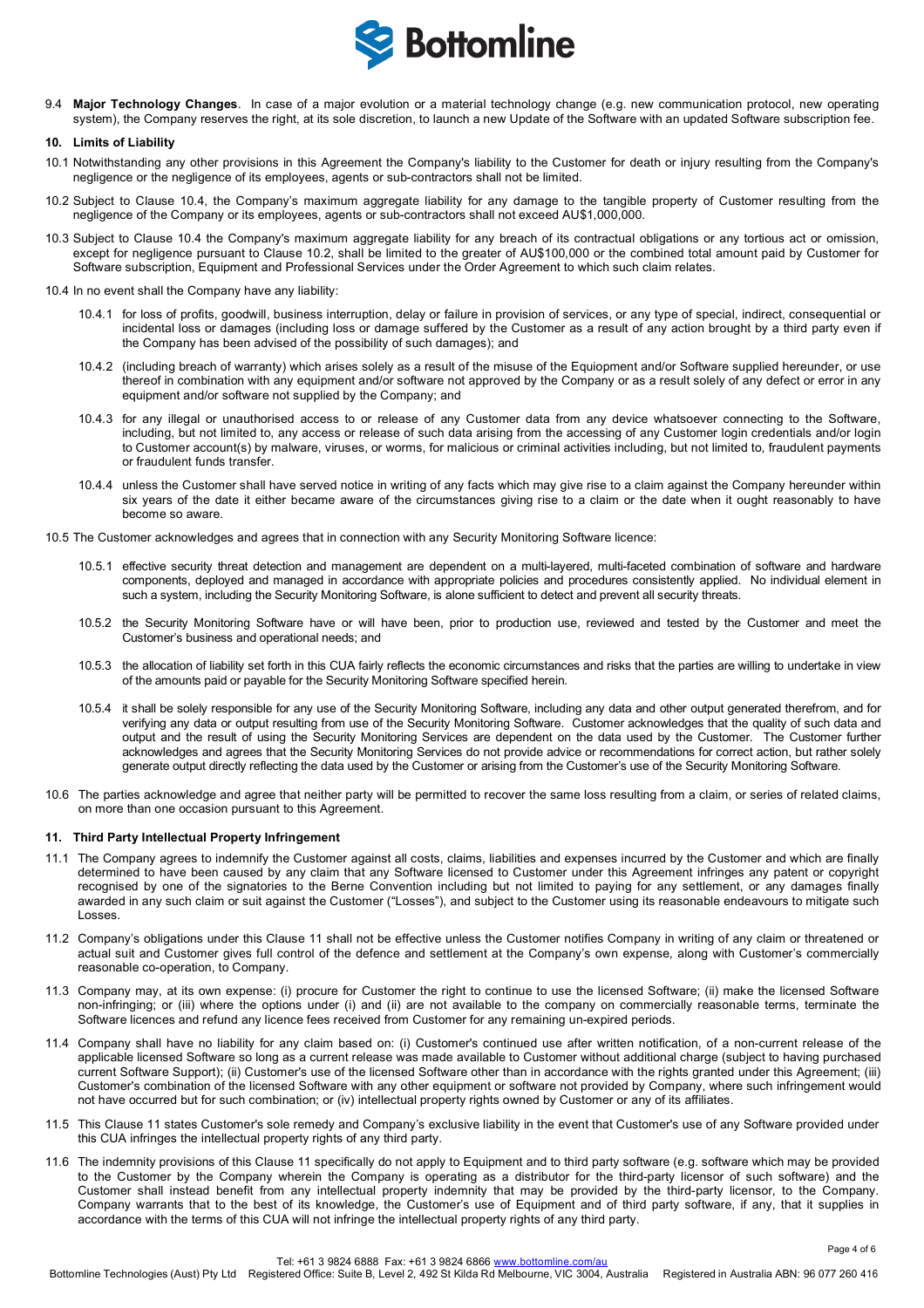

### **12. Alterations**

The Customer hereby undertakes not to alter or modify the whole or any part of any Software supplied hereunder nor, without the prior written consent of the Company, to permit the whole or any part of the Software supplied hereunder to be combined with or become incorporated in any other software.

# **13. Company Intellectual Property**

Customer acknowledges that the information contained in the Software is confidential and contains trade secrets and proprietary data belonging to the Company (or its third-party licensors), and that the presence of copyright notices on the medium containing the Software or in the Software itself, or not, does not constitute publication or otherwise impair the confidential nature thereof. Customer shall implement all reasonable measures necessary to safeguard the Company's (and its third party licensors) ownership of, and the confidentiality of the Software, including, without limitation: (a) allowing its employees, agents and third parties access to the Software only to the extent necessary to permit the performance of their ordinary services to the Customer and to require, as a condition to such access, that such persons comply with the provisions of this Clause 13; (b) cooperating with the Company (and its third party licensors, if appropriate) in the enforcement of such compliance by Customer's employees, agents and third parties; (c) prohibiting the removal or alteration of any copyright or confidentiality labels or notices contained in the Software; (d) prohibiting the copying of the Software except as permitted pursuant to this Agreement; and (e) not disclosing the Software to any third party other than to the limited extent permitted under this Agreement. Notwithstanding the foregoing, the Customer agrees not to disclose the Software (without the Company's prior written consent) to any service bureau or other third party whose primary function shall be to provide the Customer with hosting and/or day-to-day management and support responsibility for the Software. Customer acknowledges that use or disclosure of the Software in violation of this Agreement may cause irreparable harm to the Company (and/or its third-party licensors). Customer acknowledges that no remedy available in law may be sufficient in the event of a material breach of this Agreement by the Customer, its agents, employees, sub-contractors or third parties, or Customer Group Companies in respect of the confidentiality of the Company's intellectual property.

#### **14. Software Audit**

The Customer agrees that upon reasonable prior written notice the Company may periodically gain reasonable access to Customer site(s) to confirm the Customer's adherence to the terms of use and licence parameters specified under this Agreement. Where such audit confirms any variance to such terms and parameters, then the parties will execute an addendum to the CUA to rectify such variance and the Customer shall pay any related licence and Support fees agreed thereunder. In the event that the parties fail to agree such fees, then Company reserves the right to terminate this Agreement in relation to such licence and/or Support with immediate effect and Customer shall cease use of such Software, returning all copies thereof to the Company in accordance with Clause 17.3.

#### **15. Confidentiality**

Each party shall treat as confidential information all information (including Software and the terms of the CUA) obtained from the other pursuant to the contract between them and shall not divulge such information to any person (except to such party's own employees and then only to those employees who need to know the same) without the other party's prior written consent provided that this shall not extend to information which was rightfully in the possession of such party prior to the commencement of the negotiations leading to the CUA (and not subject to any confidentiality undertakings), which is already public knowledge or becomes so at a future date (otherwise than as a result of a breach) or which is trivial or obvious. Each party shall ensure that its employees are aware of and comply with the provisions of this condition and ensure that it is observed and performed by them.

#### **16. Data Protection and Processing**

The Parties further agree to handle all personal data in accordance with all applicable data protection legislation and in particular the Privacy and Data Protection Act 2014 (Victoria); and the Privacy Act 1988 (Cwth), as applicable and as amended from time to time.

# **17. Term and Termination**

17.1 The CUA shall commence on the first date of signature on the initial Order Agreement and shall continue in force for the duration of the Initial Term and thereafter shall automatically renew for subsequent annual Renewal Terms, unless terminated by:

17.1.1 the Company on not less ninety (90) days prior written notice to the Customer, such notice to expire no earlier than the end of the Initial Term or the end of any Renewal Term thereafter; or

17.1.2 the Customer by written notice to the Company at any time to the following e-mail address: emeacontractnotice@bottomline.com.

In the event that the Agreement is terminated by the Customer in accordance with sub clause 17.1.2 above then the Company shall refund the Customer for any prepaid Software subscription licence fees and any other amounts in respect of other services received by the Company for periods extending beyond the date of termination notice.

17.2 Either party may without prejudice to its other rights, terminate the CUA immediately forthwith on giving written notice to the other if:

17.2.1 the other party commits any material breach of any term of this CUA and (in the case of a breach capable of being remedied) shall have failed, within 30 days after the receipt of a request in writing so to do; or

17.2.2 the other party has an interim or bankruptcy order made against it or enters into or becomes subject to a scheme, composition or voluntary arrangement with its creditors or becomes subject to a winding-up, dissolution, administration or receivership proceedings;

- 17.3 The Company may further without prejudice to its other rights and specifically its right to terminate under clause 17.2 (i) for un-remedied material breach, stop Equipment and/or Software in transit or shipment, suspend the performance of Professional Services or further deliveries of Equipment and/or Software forthwith on giving notice in writing to the Customer if Customer fails to pay any invoice in accordance with clause 3.
- 17.4 Upon expiry of termination of any Software licence, irrespective of cause, the Customer shall cease all use of the Software from the date of termination and shall promptly (and in any event no later than ten (10) business days from date of termination) confirm to the Company in writing signed by an officer of the Customer that all copies of the Software have been purged from its systems, and all copies thereof have been deleted and/or destroyed.
- 17.5 Following termination of this CUA for any reason whatsoever (other than by the Customer in accordance with 17.2 above) any monies owing from the Customer to the Company including any remaining Software subscription fees due for the remainder of the Initial Term or then current annual period, shall immediately become due and payable.
- 17.6 Without prejudice to any other remedies which the Company may have under this CUA or at law, the Company shall be entitled to suspend the provision of the Equipment, Software licence, Software Support, Equipment Maintenance and/or Professional Services or to terminate this CUA in the event that the Company is required to do so by any law, regulation or regulatory body. Notwithstanding any other term of this Agreement, the Company may terminate without notice, or indefinitely suspend, this CUA or any contractual provision herein as required to fulfil its obligations to comply with sanctions regulations.